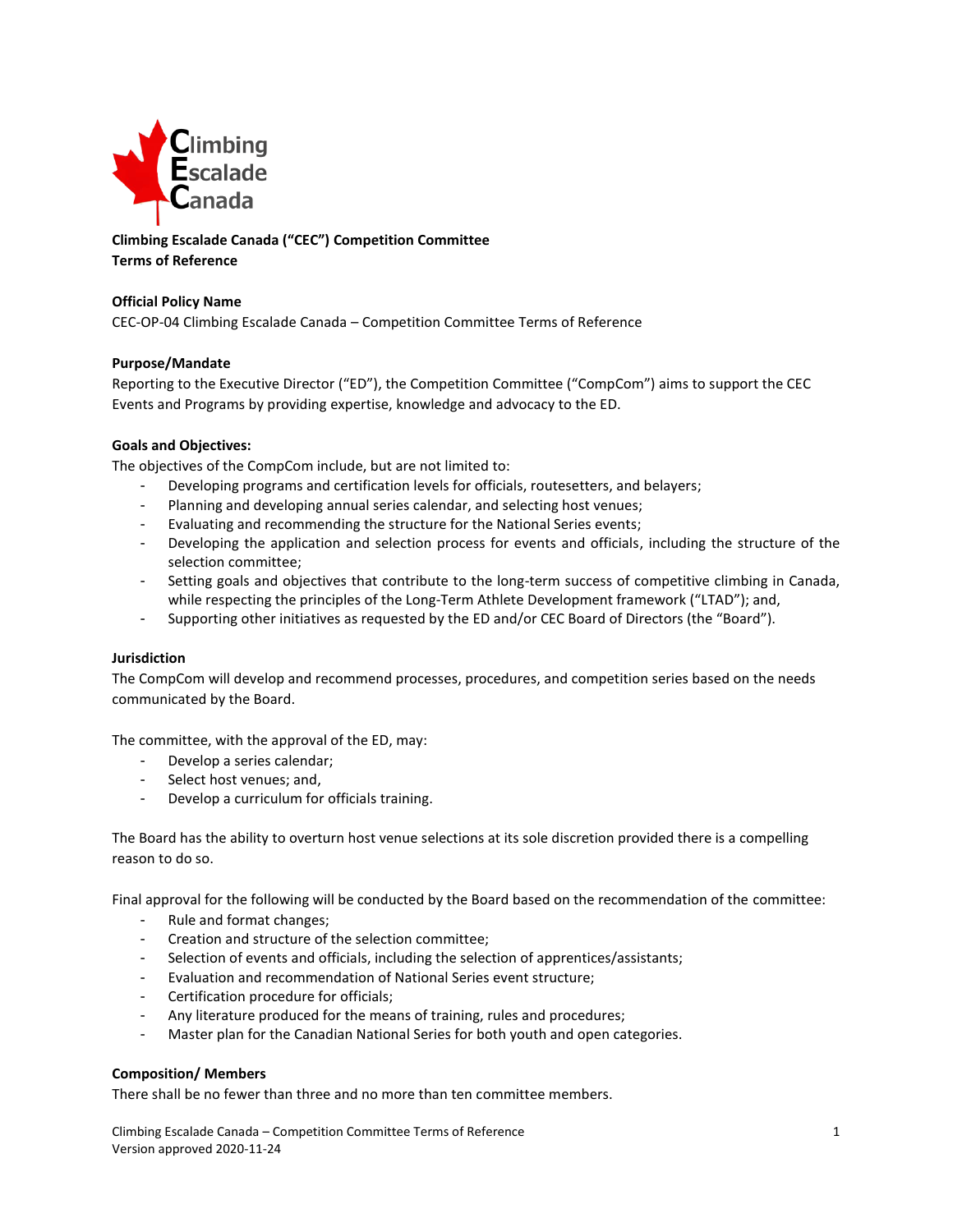## **Chair**

The CompCom chair shall be a member of the committee selected using an annual intra-committee nomination and simple majority vote model ("CompCom Chair").

The CompCom Chair is responsible for:

- Acting as liaison between the Board and the CompCom;
- Coordinating CompCom meetings and creating operational timelines; and,
- If requested by the ED, attending Board meetings as a non-voting member to present information and updates from the CompCom.

Working groups may be established for special projects, as determined by the Committee.

From time to time the Committee may invite other individuals with subject matter knowledge to participate in and share their insights with the Committee, as deemed appropriate by the CompCom.

#### **Membership Process**

The open call for applications shall be posted publicly on the CEC website no less than two (2) months before the term expiration of any committee member, with a deadline for applications no less than one (1) month before the term expiration of any committee member.

All individuals are welcome to join the CompCom; however, preference shall be given to those experienced with sport hosting. The ED, in their sole discretion, shall review the open call applications each year and recommend which of the applicants shall be appointed to the CompCom. Selected committee members must be endorsed by the board of directors.

The Board in its sole discretion but preferably in conjunction with a recommendation from the ED, may remove any member of the CompCom. Removal of members of the CompCom may be conducted regardless of whether cause for removal is established, but must be conducted respectfully.

Members of the Board may apply and be appointed to the CompCom ("**Regular Board CompCom Member**") provided they comply with the terms of this policy and undertake to refrain from representing the Board at CompCom meetings. Board members applying for membership on the CompCom must not participate in or be present at the endorsement process conducted by the Board in relation to the membership of the CompCom.

#### **Subcommittees and Organizational Structure**

This CompCom will be comprised of the following three sub-committees:

- Route Setting sub-committee;
- Technical sub-committee; and,
- Events sub-committee.

Each sub-committee will be comprised of a chair and 2-3 members of the CompCom. A member of the CompCom can join one or more sub-committee. Composition of each sub-committee shall be determined at the first meeting of the CompCom following selection of members. Each sub-committee chair will report to the CompCom Chair with progress reports. They may be asked to join Board meetings as a non-voting member.

#### **Term of Membership**

All appointments have a maximum term of two (2) years, starting on June 1. The CompCom Chair shall be responsible for ensuring the CompCom composition is split such that roughly half of the members shall face

Climbing Escalade Canada – Competition Committee Terms of Reference 2 Version approved 2020-11-24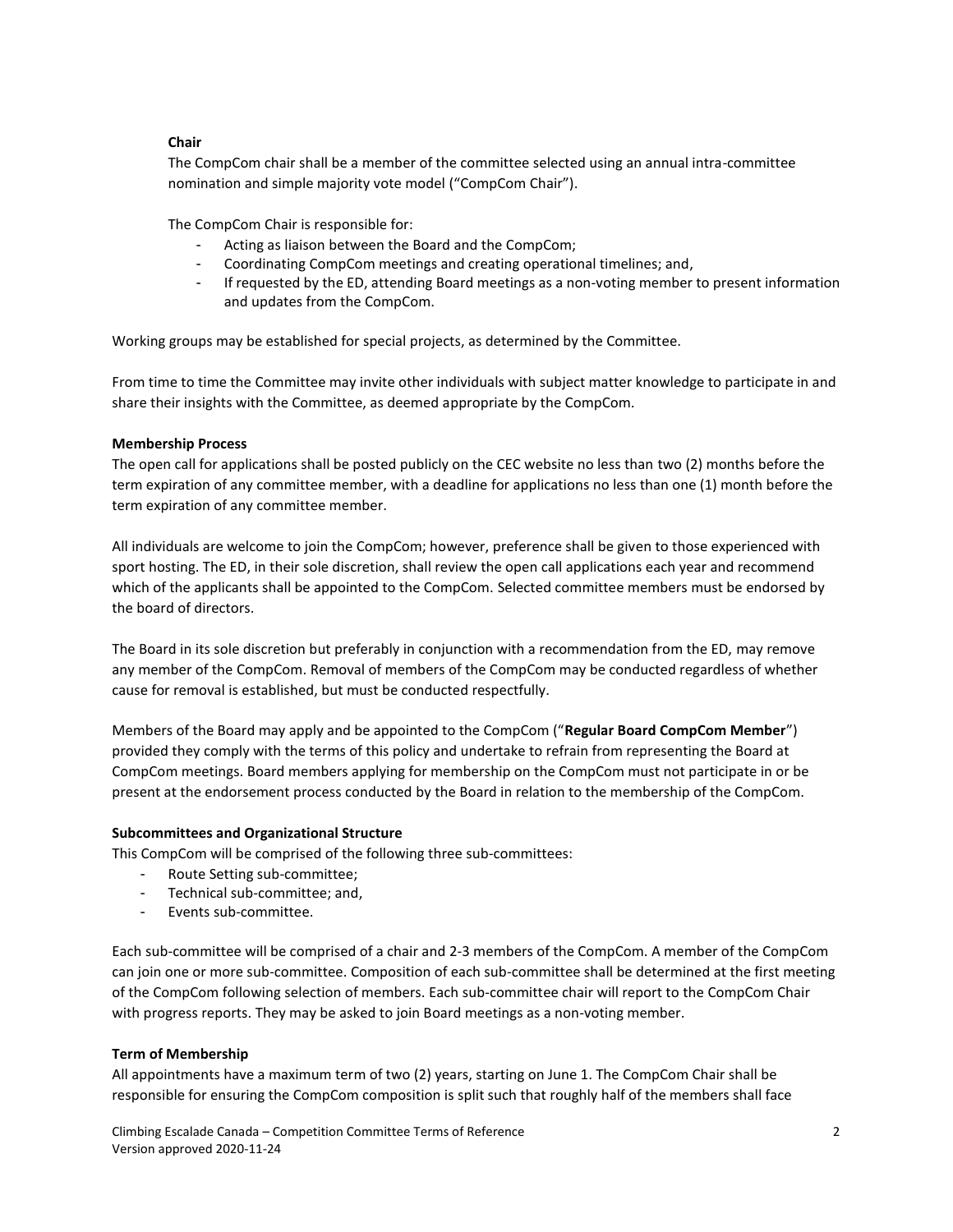expiring terms each year. The CompCom Chair, in their sole discretion, may appoint certain CompCom members for a one (1) year term in order to ensure compliance with the previous sentence.

Upon the expiration of their term of membership, committee members interested in serving for an additional consecutive term must re-apply via the open call for applications and be re-appointed by the ED and Board. Prior involvement on the CompCom does not guarantee an appointment to the CompCom.

There are no limits to the number of consecutive terms for any one committee member.

## **Accountability**

The CompCom reports, and is accountable, to the ED.

## **Work Methods/ Frequency**

## **Work Methods**

All CompCom work will utilize a shared learning approach with an emphasis on discussion and evidencebased decision making.

## **Frequency**

The CompCom shall hold at least 1 video call every quarter to set objectives and monitor progress on the completion of those objectives.

#### **Meeting Process**

Every meeting must include:

- Meeting Chair Responsible for directing conversation and ensuring adherence to the agenda;
	- o Meeting chair may be someone other than subcommittee chair.
- Secretary Person appointed by the committee that is responsible for recording meeting minutes. Can be different or the same at each meeting.

## **Consensus Model and Voting Rules**

Decisions should be made via a consensus decision-making model. A consensus decision-making model is a group decision-making process in which group members develop, and agree to support a decision in the best interest of the whole.

If consensus cannot be reached, a vote shall be taken pursuant to the following requirements:

- A minimum of 60% of committee or sub-committee members need to be in attendance or by proxy order to achieve quorum to conduct business.
- If quorum is met, an action shall require at least 75% approval of the members in attendance or by proxy at the meeting.
- If a committee member is unable to attend, they may assign a proxy in writing to vote on their behalf.
- If quorum is met, the members shall vote using the either of the following methods, as decided by the meeting chairperson:
	- o show of hands, or
	- o anonymous ballot, as decided by the chairperson of the meeting.
- Board representatives, if in attendance, are present to represent the Board's interest, and cannot cast a vote. They will cast a vote at the Board level if needed.
	- o For greater clarity, Regular Board CompCom Members are not considered, and are not eligible to be, Board representatives for the purposes of this section. Accordingly, a Regular Board CompCom Member may not represent the interests of the Board as a Board representative and